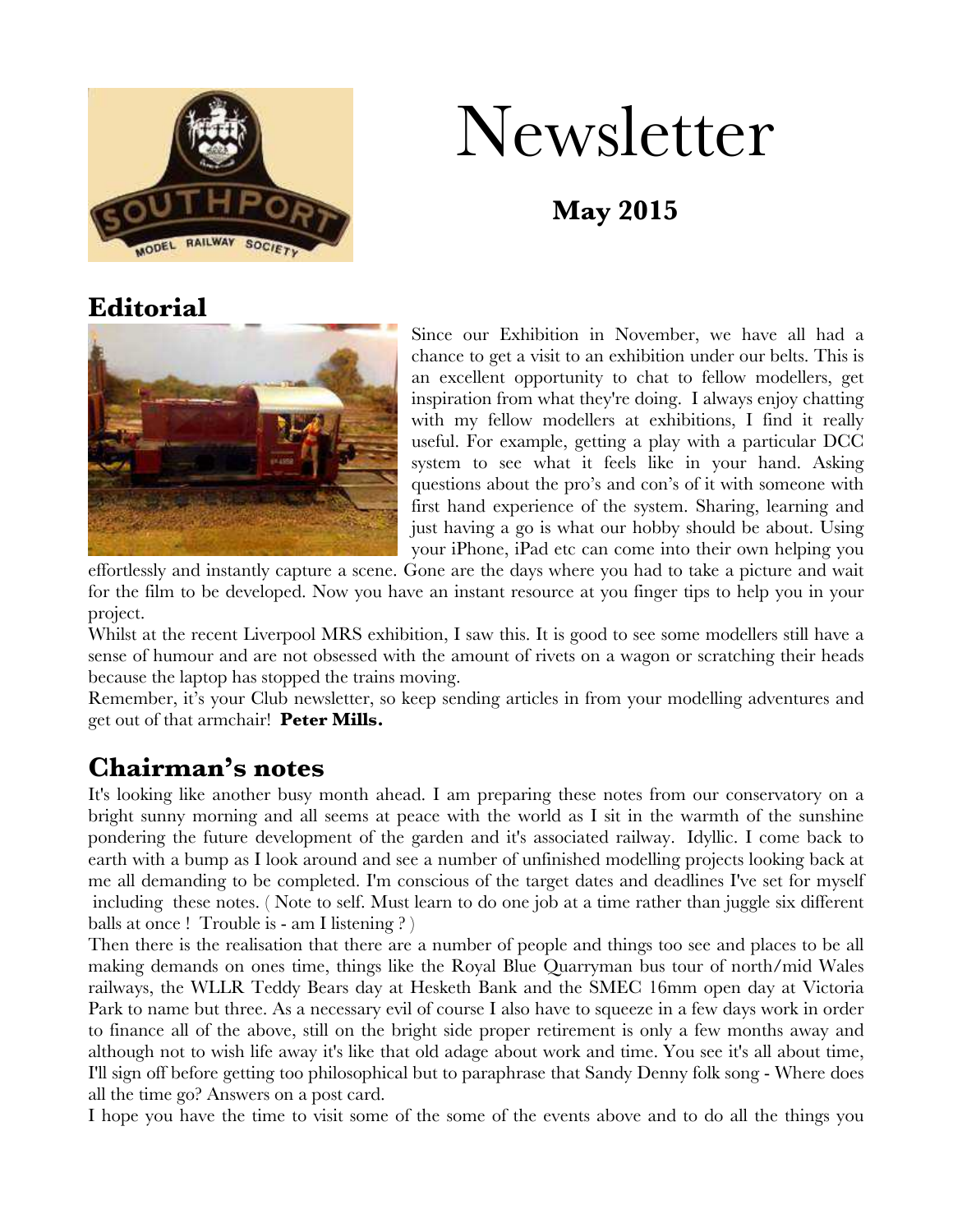promised yourself. **Frank Parkinson.**

## **Southport Modellers go Large**



Size is not important, as we all know, but sometimes one just has to go for the max. And so it was recently that your intrepid reporter and an almostas-intrepid-and-definitely-more-sensible chairman volunteered their services as trainee drivers of a Quite Big Engine at Southport Model Engineering Club.

he occasion was one of their periodic familiarisation evenings, designed to help novices get acquainted with the fine art of coal firing a 5" gauge steam locomotive. A small select group gathered in the early evening as two locos were rolled up to the steaming bay ready for us to

experiment with. Under the expert guidance of Ben and John we learned how to apply water, coal and oil to their correct orifices, and when all was ready, to light the blue touch paper to set it all in motion. In reality, with a powerful fan applying suction to the open end of the chimney, and the firebox filled with paraffin-soaked charcoal, a burning coal applied several inches away from the open door was



sufficient to ignite the mixture.

In a remarkably short time a warm glow from the rear of each locomotive indicated that combustion was well under way, despite the dampening effect of a passing shower. Unfortunately at that point a faulty clack valve on Southport rendered the loco incurably short of water, despite vigorous operation of the hand pump. Apparently the effect of steam on brass is to remove zinc from the alloy, to the point of mechanical failure. One solution, also apparently, is to make small fittings from phosphor bronze. Another new thing learned.

So we persevered with the John P Tavener, and soon sufficient steam was raised for Ben to try a test run. And their was our turn. One by one we

were sat in the driver's seat, given a miniature shovel to apply coal to the left, right and centre of the firebox, and instructed in just how far to open the regulator for smooth running. And where to set the reverser for optimum cut-off and the axle pump bypass for adequate replenishment of the boiler water. Once all was committed to memory, or so we hoped, we were released into the wide open spaces of Victoria Park, with only a few curious caravaners and a patrolling cat to watch our hesitant progress.

In the event it all went smoothly, with no kangaroo starts or wheelies to prompt ribald comments, and no embarrassing incidents involving lack of steam, water or fire. After a supervised circuit we were allowed to go solo, with two revolutions of the track in quick succession, complete with on-the-fly firing to show we could multi-task with the best of them. Fish and chips, followed by tea and cakes, kept the energy levels up during an enjoyable and worthwhile evening. **Derek Pratt.**

# **Secretary's Report**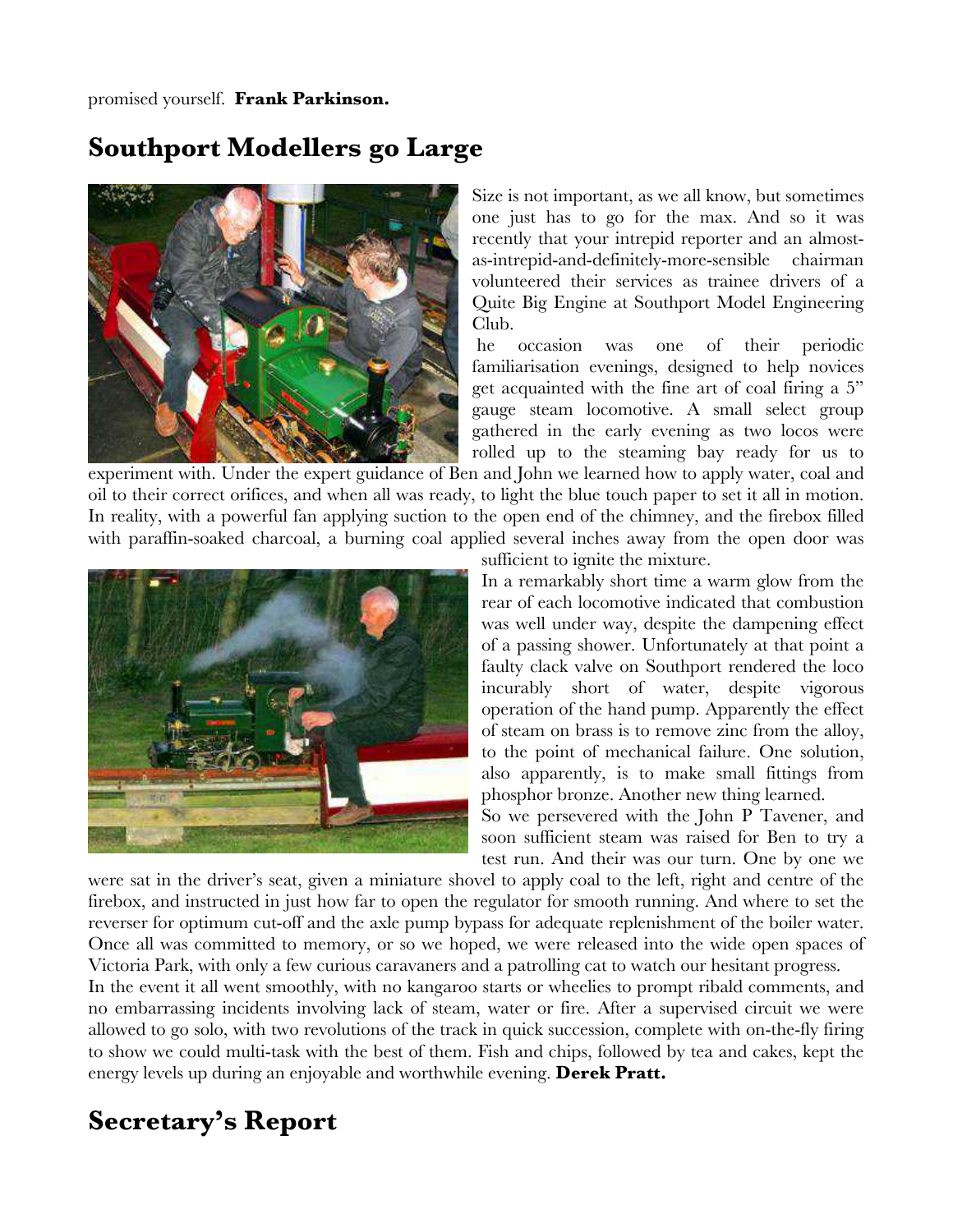A report on the next committee meeting will be in the June issue.



# **Exhibition Manager's Report, May 2015**

I was at Liverpool Exhibition at Old Christ Church in Waterloo over weekend. It struck me that two interesting features are emerging. The first is the ambience of the buildings we use. Some five or so years ago there were some Hornby Exhibitions in Lady Chapel of Liverpool's Anglican Cathedral. Frank Hornby had been a Cathedral Sideman and there are family connections with the stained glass windows in Lady Chapel. The sandstone walls, lofty vaulted ceilings and sweeping arches were overwhelming. But within the Lady Chapel the floor layout was impressive between the columns.

The light shone in through the high windows. Natural warmth radiated downwards. The unusual nature of location created an atmosphere that was so very conducive to a good Exhibition. Beauty is in the eye of the beholder. To me some Layouts seemed so very at home, in particular the Hornby Tinplate and Third Rail ones. Maybe it was the historic features that were swaying me. Be that as it may the overall experience was excellent but not one that could repeated annually. But this is not so. Liverpool have been at Old Christ Church for some years now. The Church is no longer in use as place of worship. The lofty sandstone structure has been retained in original condition. Very similar to Liverpool Cathedral but much smaller all be it larger than the Lady Chapel. Internally much superior in circulation and usability of spaces. The floor plan seems to improve each year. So does the ambience. Traders and Exhibitors like the location (Waterloo) and interior facilities. The latter are a mix of history, architecture and the modern - wall mounted heaters etc. The former includes ready availability of car parking, access via public transport and being in a quiet residential area. The light streamed in during the day, there was warmth in the sun - unlike when outside and exposed to a chill breeze! Yes, ambience of the buildings we use is important. Our customers must recognise it but do we? I have a vested interest to admit to. Having changed Southport's venue to Greenbank High School I was struck by how refreshed their facilities are. And how impressive Birkdale High School's Sports Hall is now that it was been refloored and redecorated even though we cannot use it.

The second returns straight to Hornby at Liverpool Cathedral. There were no Traders. Event was put on by Liverpool Museums who apparently never thought of income generation. I am unsure that Cathedral Authorities would have permitted Trade anyway. More space was available for Layouts. There is a case for having minimal or no Trade - Rails at Burscough was viable based on door admissions on account of good costing from Landlords and being a small venue filled with moving trains. We are larger, we need Traders . Public have expectations. Many have shopping lists. Why I am thinking of Traders at this time? For health reasons Southport are losing - temporarily I hope - Vintage Prints and Trackside Signs. At weekend I had long chats with Edwin and Mike respectively and offered them our best wishes in their troubled times. We shall miss them. Fortunately recruitment of new Trade Support is successfully in hand. One is locally based railway Bookseller, the others are from outside the area. More variety means a better overall presentation.

I think I've written enough so apart from the "normal" additional features generated by a change of venue and general paperwork I'll conclude with thought that everything for November 2015 is going forward well. **Tony Kuivala**.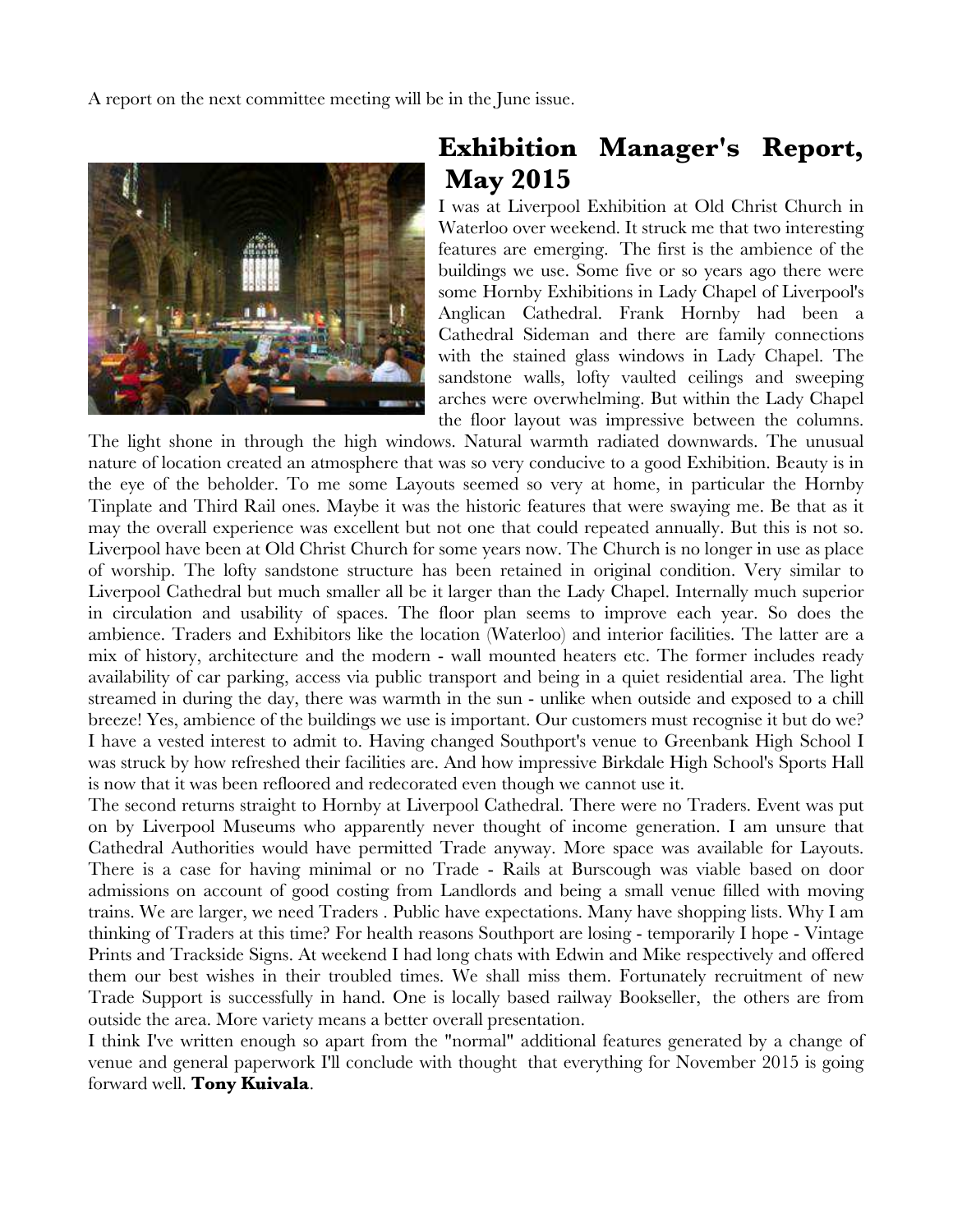# **Building Report**

Nothing to report .

# **Layout Report Portland Street.**

The long anticipated revamp commences next week. To avoid congestion on Club Nights we will be working day time during week. One of privileges of retirement is that one day is much like another. And refreshment breaks are regular. Now that layout is centered in room the creation of space against far wall has reduced circulation space along window side which in turn impacts on where we site the Control. The emerging solution is that control point will not be fixed location as hitherto.

# **Monthly Talk**

Our April talk, attended by fifteen members and friends, was held at Jim's followed by a meal courtesy of Fiona (many thanks for this). This talk was entitled "Geoffrey Jones - a life in 85 minutes". Geoffrey Jones, who died in 2005, was a producer of short films of which he made less than a dozen with a total running length of just 85 minutes. In his working life he produced three short railway for British Transport Films under the direction of Edgar Anstey, a couple of films for Shell, an unusual "travelogue" on Trinidad and Tobago for BP and one or two other. His films were unusual in that there was no voiceover just background music, often electronic and mixed by Daphne Oram who helped set up the BBC Radiophonic Workshop. All the films were a mixture of still shots and moving images, often in quick succession, which, to me, gave them a rather frenetic feel and was not at all a relaxing viewing experience.

The three railway films (*Snow* -1963, *Rail* - 1967 and *Locomotion* - 1975) were all most unusual with *Locomotion* being a history of railway, comprising of over 400 archive shots of artwork, films and objects being set to music. The earlier two, *Snow* - a celebration of how the railways coped with the winter of 1963, and *Rail* - contrasting steam and the emergence of diesel and electric traction, both won a string of plaudits and awards. Snow, which was nominated for an Oscar, can be viewed on-line at:

https://www.youtube.com/watch?v=cl4pJwcE7JI.

# **Next Monthly Talk**



Our next talk will be on 12th May and will be held at the Southport Football Club. It will be an illustrated presentation with 35mm slides to be given by Allan Trotter and entitled:

**"The Chicago, South Shore and South Bend Railroad". Ian Shulver.**

# **Short Circuits No. 20. A Better Dead End Job.**



In the terminus station it may be convenient to be able to see if the platform line is clear, if it is isolated at the end or if it is isolated at the end with a locomotive located there. This may be done by adding to the circuitry shown in the previous article.

If common return is not being employed then an extra pole on the switch is required, necessitating the use of a triple pole changeover switch. However, with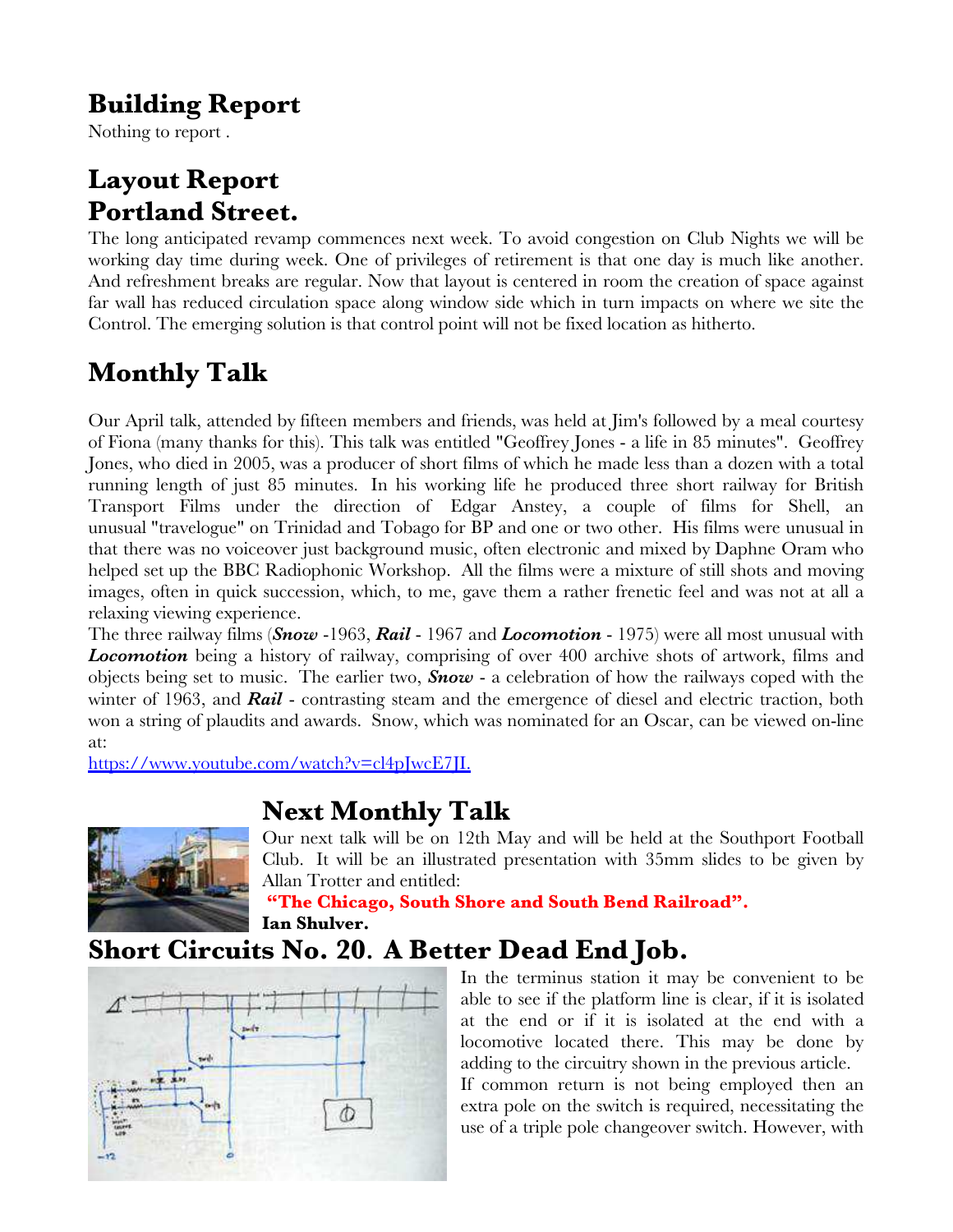the common return version, then only a double pole changeover switch, two LED's and a bit of extra wiring is required. We can now get an indication of the three possible states of the end of line section, namely clear and live, clear and isolated or occupied and isolated. A red and a yellow LED would indicate this perfectly. This though is a bit clumsy.



It would really be ideal to provide only a single multi colour LED showing either a green, a yellow or a red depending on the situation at the time. This time a three leg LED is required. One positive leg is connected to the red, another to the green and the centre one is common to the other negative side of both. The useful bit here is that if the red and green are energised simultaneously the LED glows yellow. Two series resistors are used to maintain the luminosity of the LED in all operating colours.

Three ordinary diodes are also required to separate the red and green circuits. This time a three pole

changeover switch is required if no common return is available but if we do revert to our old friend common return then only a two pole changeover switch is required. Now you have full indication of the state of the isolating section at the end of the siding. Green is clear and live, red is clear and isolated and yellow is occupied and isolated.

Just as a reminder, as with all common return configurations, the line controller and the indicator -12 volt supply must be derived from totally independent sources. For more on this see: [www.eastbank.org.uk/circuits.htm](http://www.eastbank.org.uk/circuits.htm) **Allan Trotter.**

# **The Night Ferry**

#### **The final years of Britain's first international passenger train.**

The Night Ferry commenced service on the evening of the 14th of October 1936 and offered overnight sleeping car service between London and Paris and eventually from 1956, to Brussels. The service was of course suspended during the period of hostilities. The Night Ferry ceased operation on the 31st of October 1980.

It would then be some fourteen years later before it would become possible to travel between Britain and Continental Europe by through train and then no overnight sleeping car service would be offered. Is this progress?

So how did this fascination with the Night Ferry first come about?

Interest came about purely by chance. Being in Glasgow Central station to make a booking on the Glasgow to Bristol overnight train, a schematic map was noted depicting all sleeping car services in Great Britain. One service noted was from London to Dover but as the distance is around seventy seven miles, why was a sleeper service required? On asking the ticket agent about this service he stated



he did not even know of its existence.

Curiosity was now aroused. This unusual service required further investigation. Back in the 1970's there was no such thing as the internet so this resulted in any research having to be done by use of books and any published advertising material. Once information was collated, an overnight sleeper trip to London was arranged with specific plans made to visit Victoria Station late at night to attempt to see the elusive Night Ferry train.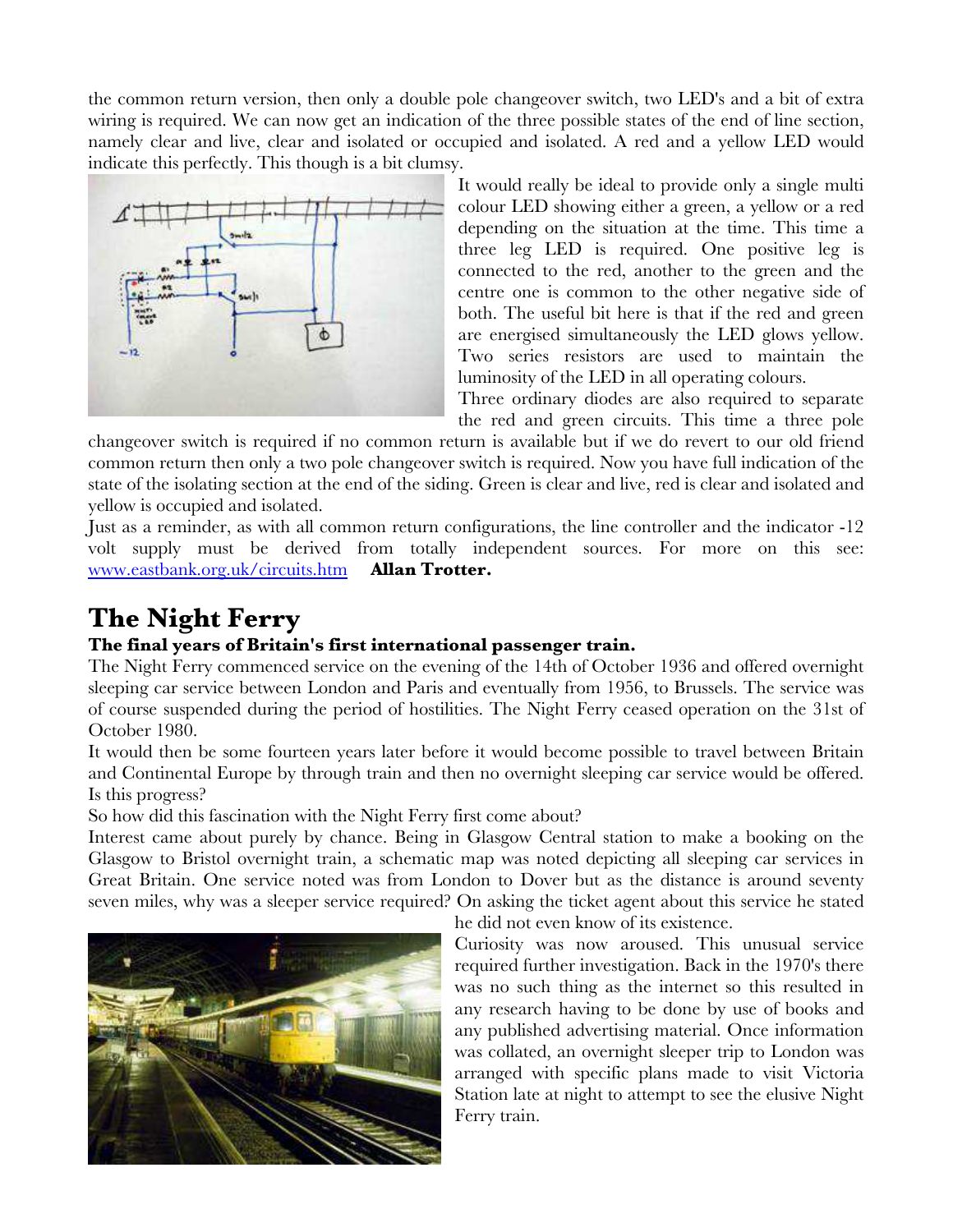Photography of the train was another hurdle to overcome. As can be deduced by the title of the train, operation took part during the night. This is not conducive to photography as this was well before the era of digital cameras and we were using Kodachrome 64asa colour slide film. Time exposure and a tripod were essential. Also, as I resided in Glasgow at this time, regular visits to the area were restricted by employment commitments and financial considerations. Despite all this a number of visits to London and Dover were made to capture the images. There was absolutely no restriction in setting up a tripod and camera and close up photography of this international train at both London Victoria and Dover Marine. Try to imagine this scenario today; the force would immediately be upon you.

Operation of the train in the UK was quite convoluted. The following description is based on first hand observation only. During the day the train consist was usually stabled in Road 1 in Victoria Grosvenor Road Carriage Shed. At the appropriate time the consist was brought into Platform 2 of London Victoria Station by either a Class 33 or 73 locomotive. Another Class 33 or 73 would attach to the outward end ready to take the train to Dover. The first vehicle in the train behind the loco was an adapted Mk.1 Brake Corridor Composite (BCK), either S21270 or S21273. This vehicle was only for use by the guard, no passengers were carried. The next vehicles in the train were the CIWL Type F sleeping cars. The number of cars varied depending on demand. Six sleeping cars seemed a common consist. Bringing up the rear there were either one or two SNCF four wheel Fourgon vans.

The train was generally routed via Folkestone but deviations could happen. After exiting Shakespeare Cliff Tunnel the train took the right hand line at Archcliffe Junction and proceeded into Platform 4 at Dover Marine Station. There are four platforms here, No. 3 to 6. Platforms 1 and 2 are not passenger platforms but are two lines set into the quay side.

On arrival the locomotive is detached and a Class 09 diesel shunter attaches to the rear of the train. This locomotive then hauls the consist towards Hawkesbury Street junction and towards Dover Priory station. Once the consist has cleared the junction, it is propelled towards the train ferry dock. The Mk.1 BCK is detached and left in a siding adjacent to the link span whilst the sleeping cars and the vans are distributed in a balanced position on the train ferry where they are secured by chains thus preventing movement due to inclement weather. This is the English Channel remember. The Class 09 then retired.

The following morning the ferry returned with the other Night Ferry consist from Paris and Brussels. The Fourgons and sleeping cars were removed from the ship by a Class 73 locomotive and a stop is made to collect the Mk.1 BCK left on the previous evening. The train then proceeded towards Hawkesbury Street Junction and Dover Priory. Once the junction is cleared the train is propelled into Platform 6 at Dover Marine. After some time the Night Ferry departed for London via Folkestone.

## **Models of the Night Ferry.**



Representing the Night Ferry in model form presented a bit of a challenge. When our 00 scale layout "Seabourne Marine" was being exhibited during 1985- 87 the only correct models available were the Lima Classes 33 and 73 locomotives. Night Ferry Type F sleeping cars were made by Playcraft Jouef but of course they were to H0 scale and did not readily blend in with the locos. To create a more acceptable illusion the sleeping cars were raised by the placing of a washer between the bogies and the car body. Jouef also made Fourgons but not the correct ones for the Night Ferry.

Once again compromises were made and two Fourgons were repainted green for the train. The Mk.1 BCK model was made by Trix Liliput but to a scale between 00 and H0. This vehicle was again raised by use of thin washers between the bogies and car body. If it all seemed a bit crude, well yes it was.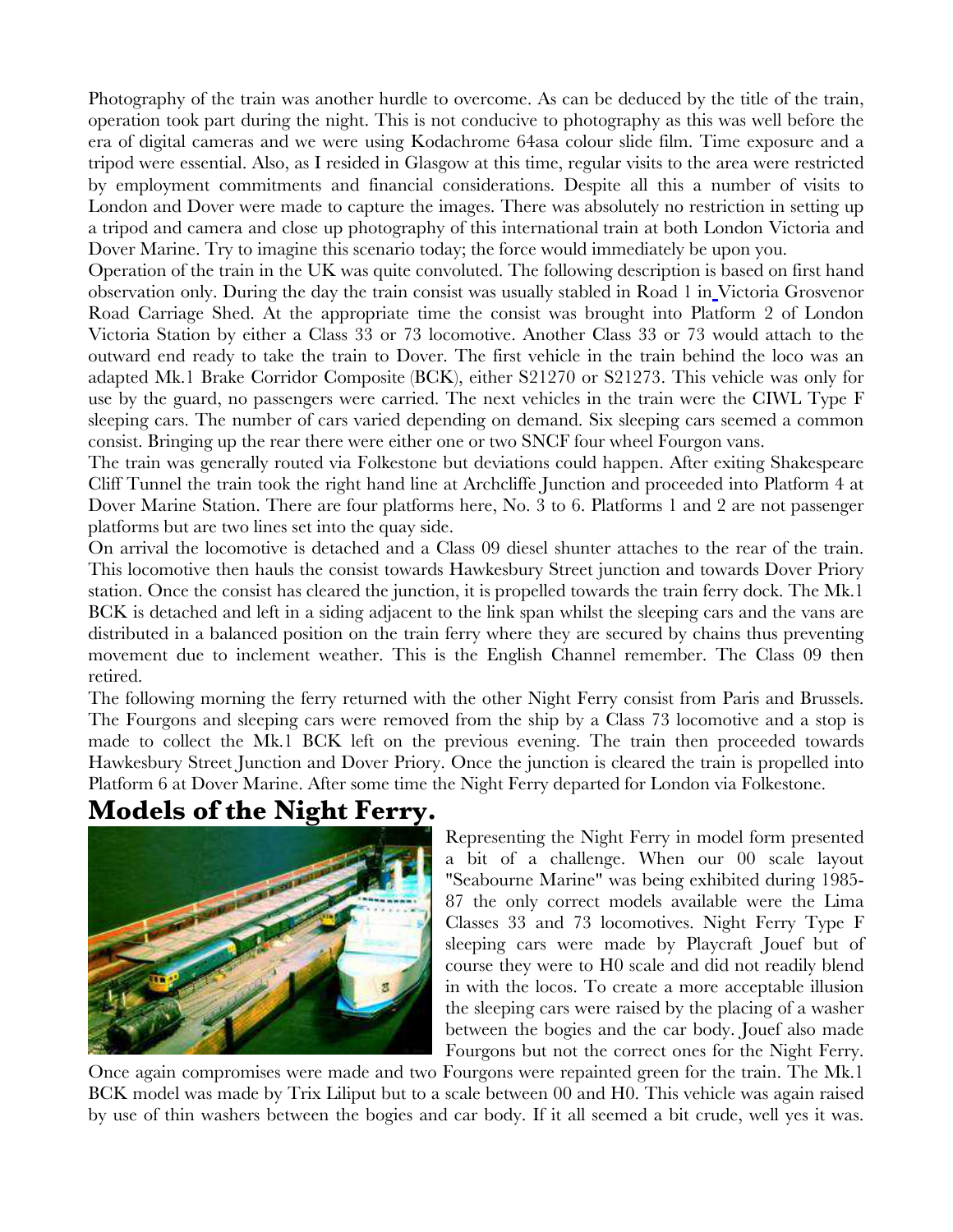However it was the only way the represent the Night Ferry on the layout. The alternative was to do without.

Today in 00 scale there is another alternative. Metal kits are available of both the sleeping cars and Fourgons but these are somewhat pricey. They are also available ready to run but at a considerable price premium especially if you require six sleeping cars.

An alternative is to go to H0 scale. The Class 33 is available on the used models market from Lima. Sleeping cars are now made by LS Models in a number of configurations depending on the era represented. The Fourgons, made by MMM-RG are also available in various versions on the used models market. The Mk.1 BCK is probable the most awkward to correctly represent in H0 scale but my solution was to fit smaller diameter wheels to the Trix Liliput model to lower the vehicle. Once again, a crude solution but it works, well sort of. For more images of the real train and the models see: <http://www.eastbank.org.uk/ferry.htm>

**Allan Trotter**



## **Liverpool Exhibition**

Your intrepid editor was on hand as a mercenary or hired help for Mr Tasker on Jacksonville Yard at the Liverpool MRS's annual Exhibition. Tony has mentioned the venue in his report, so I won't go into detail apart from that the setting is beautiful, it has great atmosphere and most importantly, had a real ale stand. So I would advise using public transport if you want to enjoy this unique part of the exhibition.

Our day started nice and early with a cooked breakfast, then full of sustenance, we headed to the exhibition. Terry had quite rightly took the layout the night before and ensured that everything worked etc. So I didn't have to soil my hands undertaking menial

task, it's always good to leave that sort of thing to ones staff! No seriously everything was set up and ready to go, the only difference this time since I last operated it, was that Terry had converted the layout to DCC and had picked the NCE system that I am going to buy for my project at home.



So it was the perfect opportunity for me to have a full day playing with the system, learn the pro's & con's etc and get use to how to use it. At the end of the day, I'm going to spend nearly  $\text{\textsterling}400$  on my system and I need to know that I am picking the right one.

There is limited off street parking in the grounds of the church and I wasn't sure how much is left for general use once the exhibitors are in. But this is a minor point and does not distract from the quality of the exhibition. Of which, has increased greatly over recent years with excellent layouts and trade support and is a credit to those involved in the organisation of it.

Being lucky to be an exhibitor, I had a chance to have a quick look around to see what was there and bag any 'Tartan Arrow' wagons before the doors opened. There wasn't and I'll have to make do with the 30 odd that I have already! The trade were good and there